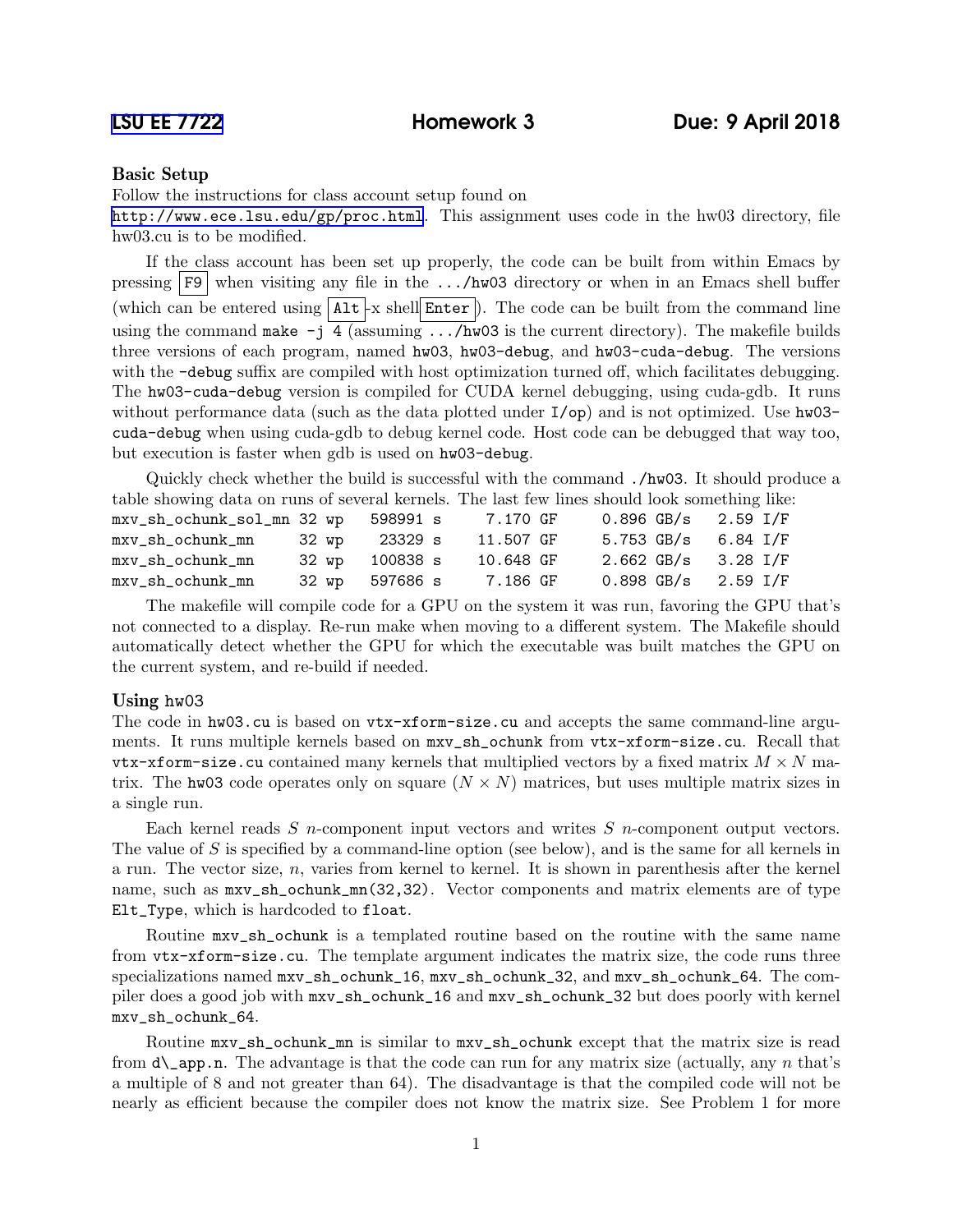details. Routine mxv\_sh\_ochunk\_sol\_mn is initially identical to mxv\_sh\_ochunk\_mn. Modify the former for your solution and compare against the later.

The hw03 program takes three command-line arguments. The first indicates how many blocks to launch. If the argument is zero then the number of blocks will be set to the number of multiprocessors (which is the default). If the argument is negative then the number of blocks will be  $-aP$ , where  $a$  is the argument value and  $P$  is the number of MPs.

The second argument is the number of threads per block to try to use to launch each kernel. If the argument is omitted 1024 threads are tried. If the argument is omitted or positive, the actual number of threads used in a launch is the minimum of this argument and the kernel's maximum. (For example, when the second argument is 512, but kernel foo has a limit of 256 threads, foo will be launched with 256 threads.) When the second argument is 0 (zero) or p then each kernel will be launched multiple times starting with 4 warps, incrementing by 4 warps until the kernel maximum is reached. When p is used additional performance data is shown, which is interesting but it can slow things down.

The third argument specifies the number of mibions input vectors to use. One mibion is  $2^{20}$ . The default is 1 mibion  $(1,048,576)$  vectors. If  $a_3$  is the value of the third argument, the input size will be  $a_3 2^{20}$  vectors. The third argument is read as a floating-point number, so "0.5" will result in a  $2^{19}$  vectors input.

Here are some examples: Run with 256 threads per block: ./hw03 0 256. Run with 512 threads per block and twice as many blocks as MPs: ./hw03 -2 512. Run with 256 threads per block and 10 blocks: ./hw03 10 256. Run each kernel multiple times using an input size of 1 bibion  $(2^{30} \text{ vectors})$ : ./hw03 0 0 1024.

## Program Output

A run of hw03 produces the following output:

A stray message about a CUDA API call.

```
[koppel@dmk-laptop hw03]$ ./hw03
Call of cuDeviceGetCount, cbid 4, serial 1
```

```
Ignore it (the Call message).
```
Information about each GPU connected to the system, followed by a line showing the chosen GPU.

```
GPU 0: Quadro M2200 @ 1.04 GHz WITH 4010 MiB GLOBAL MEM
GPU 0: L2: 1024 kiB MEM<->L2: 88.1 GB/s
GPU 0: CC: 5.2 MP: 8 CC/MP: 128 DP/MP: 4 TH/BL: 1024
GPU 0: SHARED: 49152 B/BL 98304 B/MP CONST: 65536 B # REGS: 65536
GPU 0: PEAK: 1061 SP GFLOPS 33 DP GFLOPS COMP/COMM: 48.2 SP 3.0 DP
Using GPU 0
```
Most lab computers have two GPUs, please pay attention to the GPU that is actually being used, GPU 0 above.

Most fields are self-explanatory. For example, L2 is the size of the level-2 cache and CC indicates that the device is of compute capability 5.2 (a cheap Maxwell). The MEM<->L2 field shows the off-chip bandwidth. MP indicates the number of multiprocessors, also called streaming multiprocessors (SM's). CC/MP indicates the number of CUDA cores (single-precision functional units) per MP, DP/MP indicates the number of double-precision functional units per MP, and TH/BL is the maximum number of threads per block.

The amount of shared memory available is shown per block (B/BL) and per MP, this does not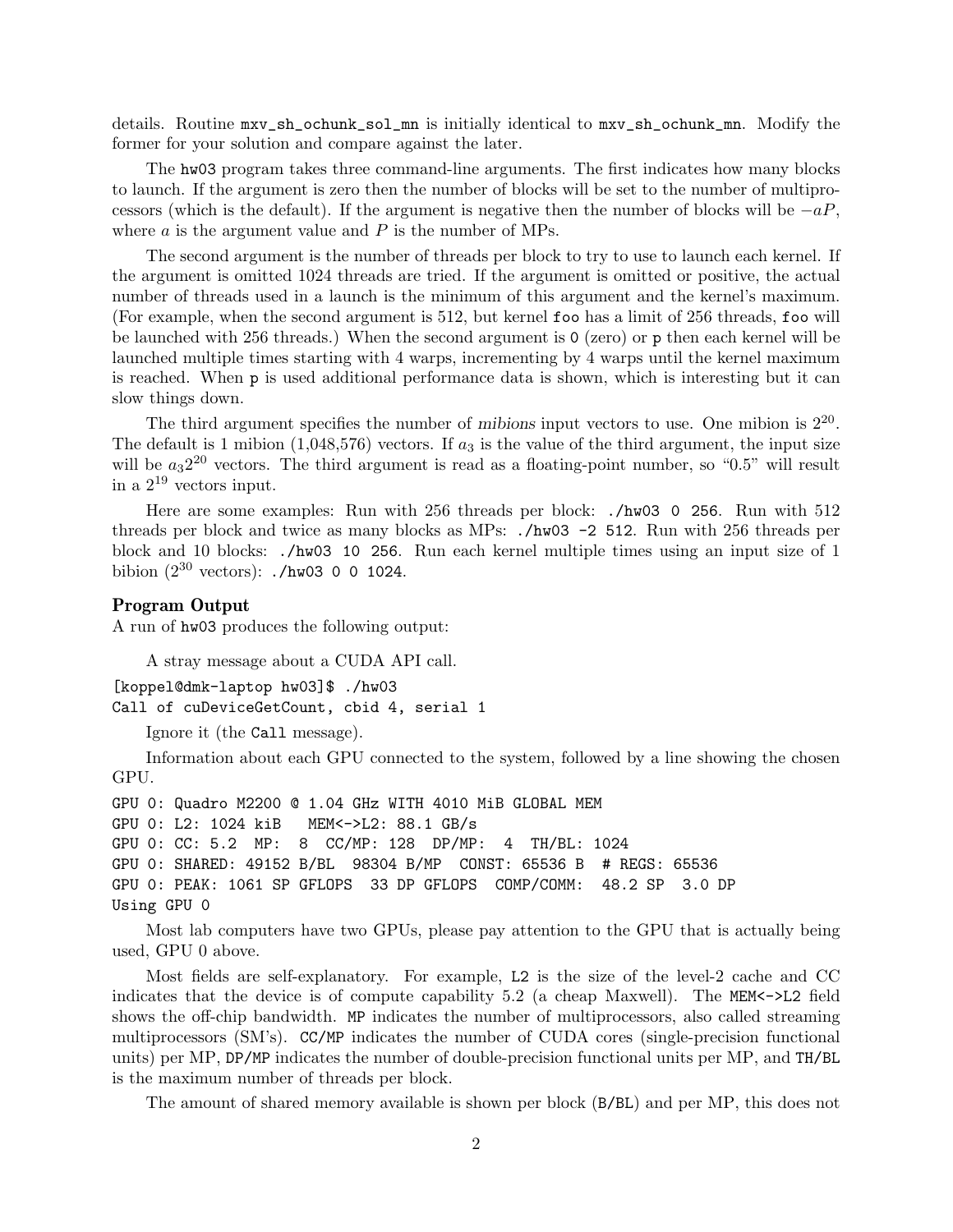indicate whether any particular kernel is using that much shared memory or could use that much. The same line shows the amount of constant memory, and the number of registers available.

The next line, PEAK, shows FP operation bandwidth in which a fused multiply-add is counted as one operation. The COMP/COMM line gives the computation to communication ratio in floatingpoint operations per floating-point element transfers. (The information above was collected in part using the runtime library's cudaGetDeviceProperties function.)

The program will next print information about each kernel:

CUDA Kernel Resource Usage: For mxv\_sh\_ochunk\_16: 4096 shared, 16456 const, 0 loc, 56 regs; 1024 max threads per block. For mxv\_sh\_ochunk\_32: 4096 shared, 16456 const, 0 loc, 160 regs; 384 max threads per block. For mxv\_sh\_ochunk\_64: 4096 shared, 16456 const, 1200 loc, 255 regs; 256 max threads per block. For mxv\_sh\_ochunk\_sol\_mn:

4096 shared, 16456 const, 32 loc, 40 regs; 1024 max threads per block. For mxv\_sh\_ochunk\_mn:

4096 shared, 16456 const, 32 loc, 40 regs; 1024 max threads per block.

The max threads per block shown above is based on the kernel and reflects register usage. The number to the left of loc shows the amount of local memory used per thread, and the number of the left of regs is the number of registers used. For the kernels used in this assignment any use of local memory is bad. The solution should be coded so that the compiler emits code using registers for expressions using the local address space. This is what happens with mxv\_sh\_ochunk\_16 and mxv\_sh\_ochunk\_32.

Next, the program provides information on the input size and launch configuration.

Max matrix: 64 x 64. Num vectors (S): 1048576. Grid size: 8 blocks. Elements per thread:  $1024.0$  (4 wp) -  $128.0$  (32 wp)

The input size can be changed using command-line arguments, that is explained further below.

The program can either launch each kernel once, with a particular configuration (number of blocks and number of threads per block), or it can launch each kernel multiple times, each with a different block size. Without arguments is runs each kernel once and prints one line per kernel. Launching with 8 blocks of up to 1024 threads.

| mxv_sh_ochunk_16           |       | 32 wp   | 2614 s   | 102.680 GF | 51.340 GB/s          | $2.00$ I/F   |  |
|----------------------------|-------|---------|----------|------------|----------------------|--------------|--|
| mxv_sh_ochunk_32           |       | $12$ wp | 5179 s   | 207.310 GF | 51.828 GB/s          | $1.33$ $I/F$ |  |
| mxv_sh_ochunk_64           |       | 8 wp    | 162291 s | 26.465 GF  | $3.308$ GB/s         | $2.16$ I/F   |  |
| mxv_sh_ochunk_sol_mn 32 wp |       |         | 24161 s  | 11.110 GF  | $5.555$ GB/s         | $6.84$ I/F   |  |
| mxv_sh_ochunk_sol_mn 32 wp |       |         | 101836 s | 10.544 GF  | $2.636$ GB/s         | $3.28$ I/F   |  |
| mxv_sh_ochunk_sol_mn 32 wp |       |         | 600334 s | 7.154 GF   | $0.894$ GB/s         | $2.59$ $I/F$ |  |
| mxv_sh_ochunk_mn           | 32 wp |         | 25267 s  | 10.624 GF  | $5.312 \text{ GB/s}$ | 6.84 I/F     |  |
| mxv_sh_ochunk_mn           | 32 wp |         | 101971 s | 10.530 GF  | $2.632$ GB/s         | $3.28$ I/F   |  |
| mxv_sh_ochunk_mn           |       | 32 wp   | 597203 s | 7.192 GF   | $0.899$ GB/s         | $2.59$ $I/F$ |  |

The  $\mu$ s values are the execution time, the GF values show the floating point throughput (assuming  $N^2$  FP operations per input vector), and the GB/s value is the off-chip data throughput, assuming that 8N B crosses the chip boundary for each element.

The I/F value shows the number of instructions executed per expected multiply-add. A value of 2.00 means that  $2N^2$  instructions are executed for each input vector. Presumably one of those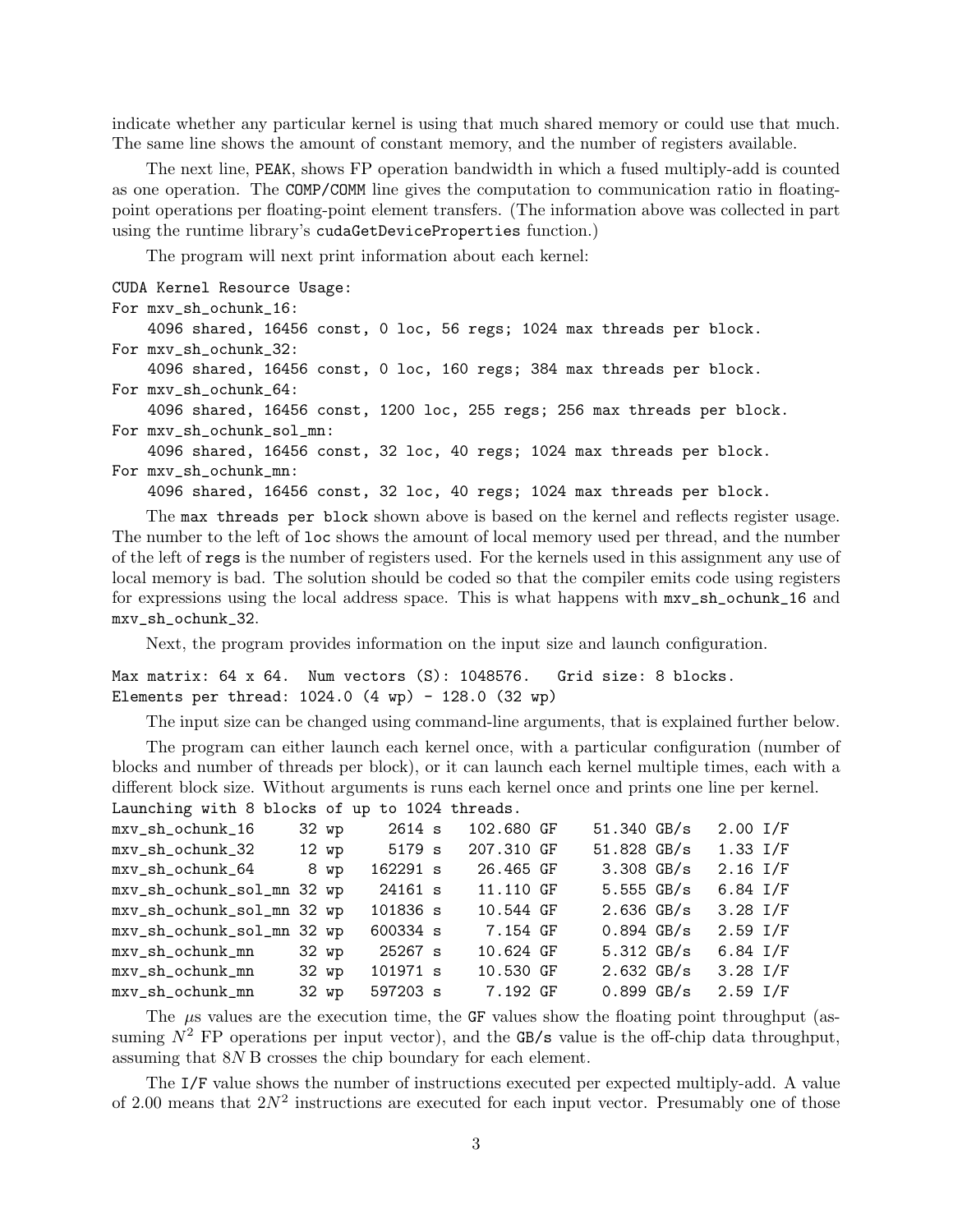instructions is a multiply-add. The I/F value is computed by actually measuring the number of instructions executed using event counters built in to the GPU, and dividing that count by the number by  $SN^2$ , the number of multiply-add instructions expected for S inputs. A value of exactly 1 for I/F would be suspiciously low because that would mean there could be no load instructions to read the input vector nor stores to write the output vector. Including these would give a ratio of  $\frac{N^2+2N}{N^2}=1+\frac{2}{N}$  or 1.125 for  $M=N=16$ .

When run with a 0 as the second argument, such as  $./hw03 -1$  0, the program, launches each kernel multiple times, starting with 4 warps per block, up to 32 warps per block or the kernel's maximum. Run time and other information will be shown for each launch. An excerpt for one kernel appears below:

```
Kernel mxv_sh_ochunk_32(32,32):
wp ac t/s I/op GB/s FP FP Utilization------------
4 4 10084 1.3 27 106 *****
8 8 6813 1.3 39 158 *******
12 12 5154 1.3 52 208 **********
```
The wp column shows the number of warps per block that the kernel was launched with. The ac column shows the number of warps assigned to an MP (which is the product of the number of warps per block and the number of active blocks per MP). The number in the ac column is computed by an NVIDIA API using information about the kernel and the GPU. In the example above the wp and ac numbers are the same because the number of blocks is the same as the number of MPs and so there is no way to have more than one block per MP.

The  $t/\mu s$  column shows the measured execution time. The FP $\theta$  column shows the FP throughput based on the measured execution time and the assumption that  $SN^2$  floating point operations were performed. The number under GB/s is the minimum off-chip bandwidth, computed by dividing  $4S(2N)$  by the measured execution time. The stars in last column show FP utilization based on the FP  $\theta$  column. If the stars extend to the maximum length (shown by the hyphens to the right of FP Utilization in the column heading) then FP computation is being saturated. Note that this number is computed using measured time and an ideal amount of data crossing the chip boundary.

When run using a p instead of a 0, hw03 collects hardware utilization data related to load and store instructions. A sample is shown below.

Kernel mxv\_sh\_ochunk\_32(32,32):

wp ac t/s I/op Ld eff SM eff L2r L2w FP% GB/s FP FP Utilization---------------------------- 4 4 1883 1.3 100.0% 40.0% 71.3 142.5 13.0% 143 570 \*\*\*\*\* 8 8 1464 1.3 100.0% 40.0% 91.7 183.4 18.4% 183 733 \*\*\*\*\*\* 12 12 1459 1.3 100.0% 40.0% 92.0 183.9 19.1% 184 736 \*\*\*\*\*\*

The Ld eff column indicates the average percentage of each load request that is used. The 100% value shown above reflects the efficient use of requests made by the ochunk kernels.

The L2r $\theta$  column shows the throughput from the L2 caches to the MPs due to load instructions in GB/s. The L2w $\theta$  column shows the throughput from the MPs to the L2 caches due to store instructions, also in units of GB/s. These two throughput values are based on request sizes, not on how much of those requests are actually needed.

The SM eff value is the number of shared-memory access instructions divided by the number of executions of these instructions. A value of 100% indicates no bank conflicts. A value of 50% indicates an average of 2 distinct accesses to each bank. The ideal value for access to 32-bit data is 100%, the ideal for 64-bit data is 50%, and for 128-bit data is 25%. The compiler will sometimes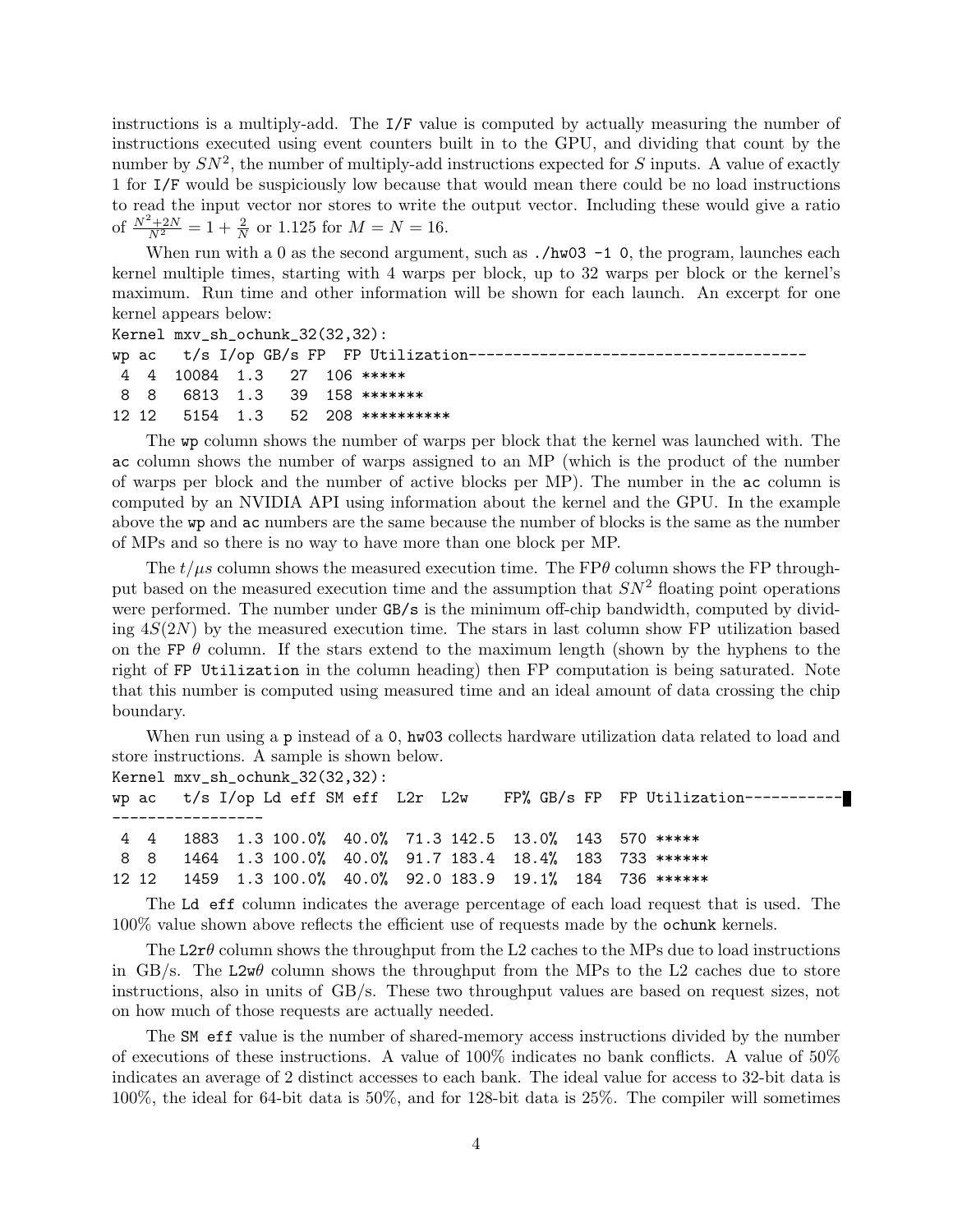group 2 or 4 accesses to 32-bit items into one access to a 64-bit or 128-bit item. In such cases the lower SM eff does not reflect unrealized potential because executing, say, two instructions with 100% efficiency will use as much issue bandwidth as one access with 50% efficiency. That is the case with the ochunk code. The efficiency of 40% reflects a mixture of 32-bit and larger accesses.

The value in the FP\% column is the FP utilization reported by the NVIDIA CUPTI library. The value in the FP  $\theta$  column is computed using measured time and assuming  $Sn^2$  FP operations.

```
Problem 1: Summary: make mxv-sh_ochunk\_sol\_mn fast. It should work correctly for values of
8 \leq n \leq 64 that are powers of 2. Please do not use separate code for each value of n. That is,
don't do something like this:
```

```
extern "C" __global__ void mxv_sh_ochunk_sol_mn() {
  #define C(n) case n: mxv_sh_ochunk<n>(); break;
  switch( d_app.n ){ // DON'T DO THIS.
    C(8); C(16); C(32); C(64);
    default: return;
  }
  #undef C
}
```
Keep in mind that for  $N \geq 32$  the code should be FP bound, so don't waste time on reducing off-chip memory throughput.

Currently, mxv\_sh\_ochunk\_sol\_mn is similar to mxv\_sh\_ochunk except that the matrix size is read from d\_app.n rather than a template argument eN (or from a #define macro, N, as in the vtx-xform-size examples from class). The significance of this is that to the compiler d\_app.n is a variable that can take on any value, whereas the compiler has the exact value when  $n$  is provided as a template argument or a macro.

As can be seen by running the code, the consequences are extreme. For a  $16 \times 16$  matrix the execution time is over ten times slower without compile-time constants on a K20, almost 20 times slower on a GP100. This loss of performance is due to the way in which  $mxv$ \_sh\_ochunk\_sol\_mn is written.

There are several factors resulting in the loss of performance. These include:

The use of local memory rather than registers for local address space accesses. This occurs with arrays vin and vout. Notice the use of STL in the code below:

| /*00f0*/<br>MOV R4, RZ;                          |  |
|--------------------------------------------------|--|
| /*00f8*/<br>MOV R5, RZ;                          |  |
| /*0108*/<br>MOV R6, RZ;                          |  |
| /*0110*/<br>MOV R7, RZ:                          |  |
| /*0120*/<br>$STL.128$ [R15], R4; // Local store. |  |

Frequent access to constant memory in which different threads in a warp access different constant memory locations. In the sample below this occurs in accesses to **d\_app**.matrix[r][c+cc] because of r:

```
const int thd_r_offset = threadIdx.x % CS;
const int r = rr * CS + thd_r_offset;for ( int cc=0; cc < CS; cc++ )
 if (ctcc < n) // If needed when n not a multiple of CS.
    vout[rr] += d_app.matrix[r][c+cc] * vin[cc];
```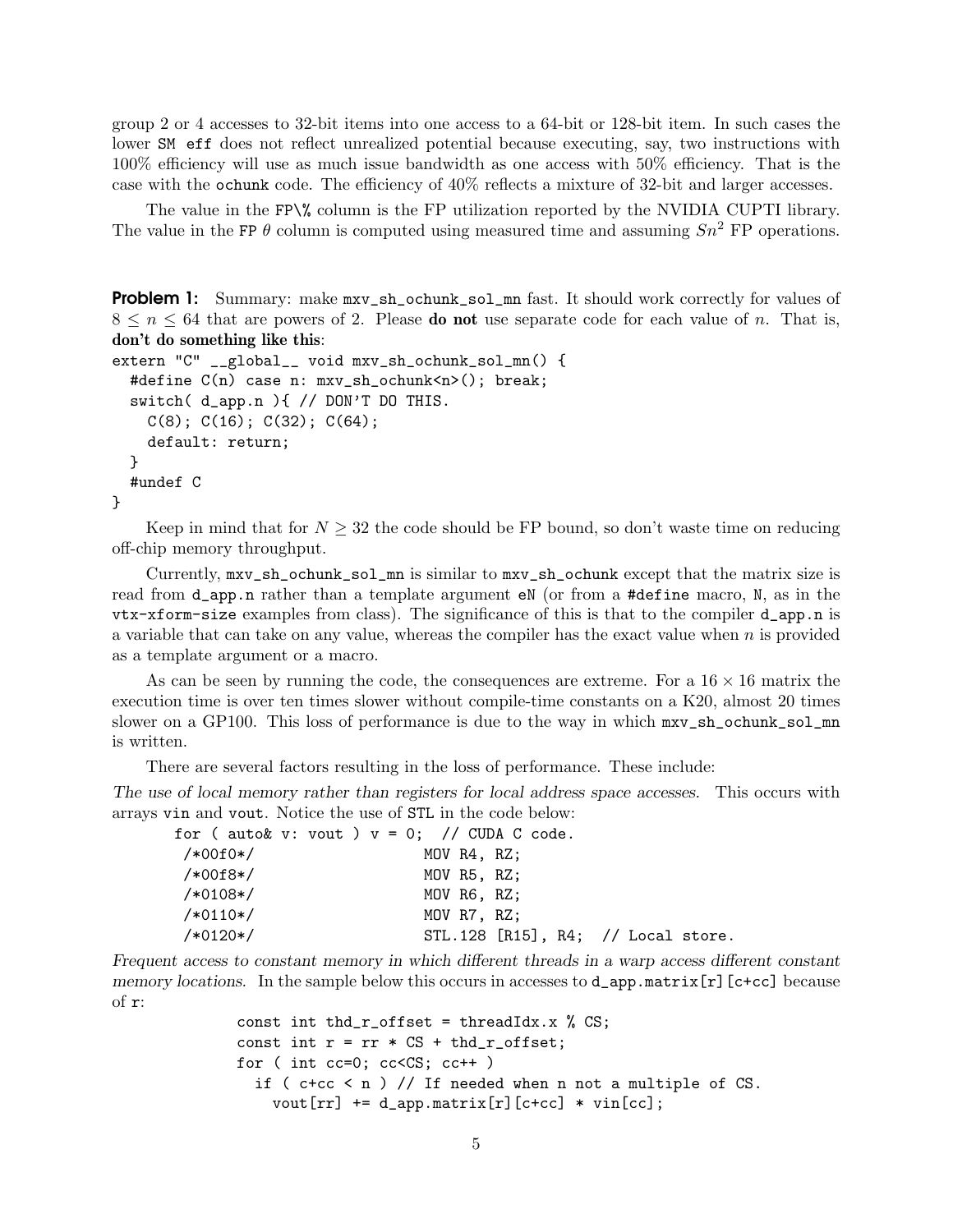| $/*02f0*/$ | $Q!P2$ LDC R27, $c[0x3]$ [R25+0x14];             |
|------------|--------------------------------------------------|
| $/*02f8*/$ | $Q!P2$ LDL R31, $[R26]$ :                        |
| $/*0308*/$ | ISETP.GE.AND P1, PT, R28, $c[0x3]$ [0x1040], PT; |
| $/*0310*/$ | @!P2 FFMA R27, R4, R27, R31;                     |
| $/*0318*/$ | $Q!P2$ STL $[R26]$ , R27;                        |

A high instruction overhead. That is, mxv\_sh\_ochunk\_16 executes 2.0 instructions per FMA (including the FMA), whereas  $mxv\_sh\_ochunk\_mn(16,16)$  executes 6.8 instructions per FMA (see the values in the I/op column). The reason the instruction overhead of mxv\_sh\_ochunk\_16 is low is because it pre-loads matrix elements into registers and because its loops are completely unrolled and so there is no need to check the number of iterations, compute new addresses for each vector component, etc.

In your solution try the following approaches to fix the problem:

Avoid the use of local memory for local address-space accesses. For example, with vin, make sure that all indices to arrays are compile-time constants (after loop unrolling). Also, be sure to write every element of such arrays, even if some may not be written.

Whether any local memory is used can be found under the Kernel Resource Usage report printed at the start of each run. Examination of the hw03.sass code may help identify what local memory is used for, look for LDL and STL instructions.

Copy d app.matrix into shared memory. Also avoid bank conflicts when reading shared memory. At times the compiler will group multiple 32-bit accesses into a single 64- or 128-bit access, and such an access will result in bank conflicts. For example,

/\*0330\*/ LDS.U.128 R8, [R48];

Such bank conflicts are not bad because re-executing a 128-bit access four times uses no more instruction bandwidth than avoiding bank conflicts with four 32-bit shared memory accesses.

Read one element of the matrix from shared memory and use it on several input vectors. (This requires some thought.) That is, the way the code works now is a group of 8 (CS) threads computes vout $[h*n] = matrix * vin[h*n], then$  vout $[h*n+s] = matrix * vin[h*n+s], then$  vout $[h*n+s]$ = matrix \* vin[h\*n+2S], . . .. Each matrix element might be read from shared memory (or constant memory) once for each of the computations. Instead, one might operate on element h, h+S, and h+2S at the same time, so each matrix element could be used 3 times (3 is just an example, it's not necessarily optimal).

A second benefit is that for access to vin[h\*n], vin[h\*n+S], and vin[h\*n+2S], only the address for vin[h\*n] will need to be computed. The address for the other two are a constant distance away (S and 2S) which can be offsets in the load instructions, so long as S is a compile time constant.

(a) Run hw03-cuda-debug under cuda-gdb. For instructions on how to use gdb see Programming Homework Work Flow on the course procedures page. Be sure to use cuda-gdb rather than gdb when debugging kernel code. Set a breakpoint on the line in mxv\_sh\_ochunk\_mn that writes vout[rr] to global memory. Print out the value of vout[rr]. Do not attempt the parts below without first doing this.

(b) Make mxv\_sh\_ochunk\_sol\_mn run quickly using the approaches described above, and others that you can think of. Do not change the layout of vin and vout and do not write specialized code for each size.

(c) An important quality indicator is the number of instructions per FMA, I/op in the table.